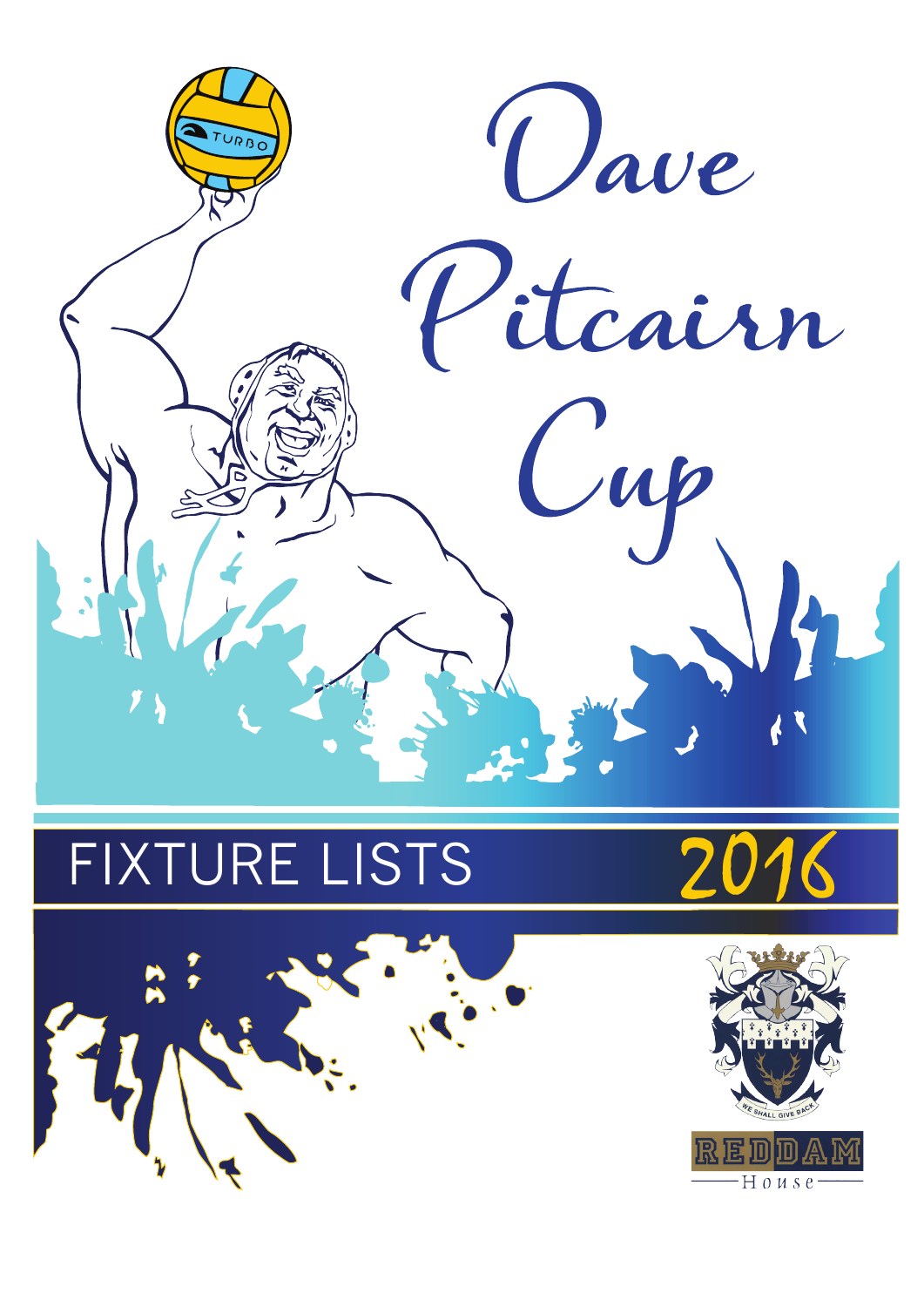| <b>NEW POOL</b> |                                               |                   |                   |                 |  |  |  |
|-----------------|-----------------------------------------------|-------------------|-------------------|-----------------|--|--|--|
|                 | <b>THURSDAY 11 FEBRUARY</b>                   |                   |                   |                 |  |  |  |
| <b>TIME</b>     | <b>GAME NO</b><br><b>WHITE</b><br><b>BLUE</b> |                   |                   |                 |  |  |  |
| 15:00           |                                               | REDDAM u14B       | <b>RBHS</b>       | <b>B POOL B</b> |  |  |  |
| 15:40           | 3                                             | REDDAM U14B       | <b>REDDAM U14</b> | G POOL A        |  |  |  |
| 16:20           | 5                                             | <b>HERSCHEL</b>   | <b>WESTERFORD</b> | <b>G POOL B</b> |  |  |  |
| 17:00           |                                               | <b>WYNBERG</b>    | <b>REDD PREP</b>  | <b>G POOL C</b> |  |  |  |
| 17:40           | 9                                             | <b>RUSTENBURG</b> | <b>RHENISH</b>    | <b>G POOL D</b> |  |  |  |



| <b>OLD POOL</b>                                              |                             |                   |                         |                 |  |  |  |
|--------------------------------------------------------------|-----------------------------|-------------------|-------------------------|-----------------|--|--|--|
|                                                              | <b>THURSDAY 11 FEBRUARY</b> |                   |                         |                 |  |  |  |
| <b>TIME</b><br><b>GAME NO</b><br><b>WHITE</b><br><b>BLUE</b> |                             |                   |                         |                 |  |  |  |
| 15:00                                                        | 2                           | <b>REDD PREP</b>  | <b>WYNBERG</b>          | <b>B POOL A</b> |  |  |  |
| 15:40                                                        | 4                           | <b>REDDAM U14</b> | <b>SACS</b>             | <b>B POOL A</b> |  |  |  |
| 16:20                                                        | 6                           | REDDAM u14B       | <b>SOMERSET COLLEGE</b> | <b>B POOL B</b> |  |  |  |
| 17:00                                                        | 8                           | <b>BISHOPS</b>    | <b>RBHS</b>             | <b>B POOL B</b> |  |  |  |
| 17:40                                                        | 10                          | <b>WYNBERG</b>    | <b>REDDAM U14</b>       | <b>B POOL A</b> |  |  |  |
| 18:20                                                        | 11                          | <b>WESTERFORD</b> | <b>REDD PREP</b>        | <b>B POOL A</b> |  |  |  |
| 19:00                                                        | 12                          | PAUL ROOS         | SOMERSET COLLEGE        | <b>B POOL B</b> |  |  |  |
| 19:40                                                        | 13                          | <b>BISHOPS</b>    | REDDAM u14B             | <b>B POOL B</b> |  |  |  |
| 20:20                                                        | 14                          | <b>WESTERFORD</b> | <b>SACS</b>             | <b>B POOL A</b> |  |  |  |

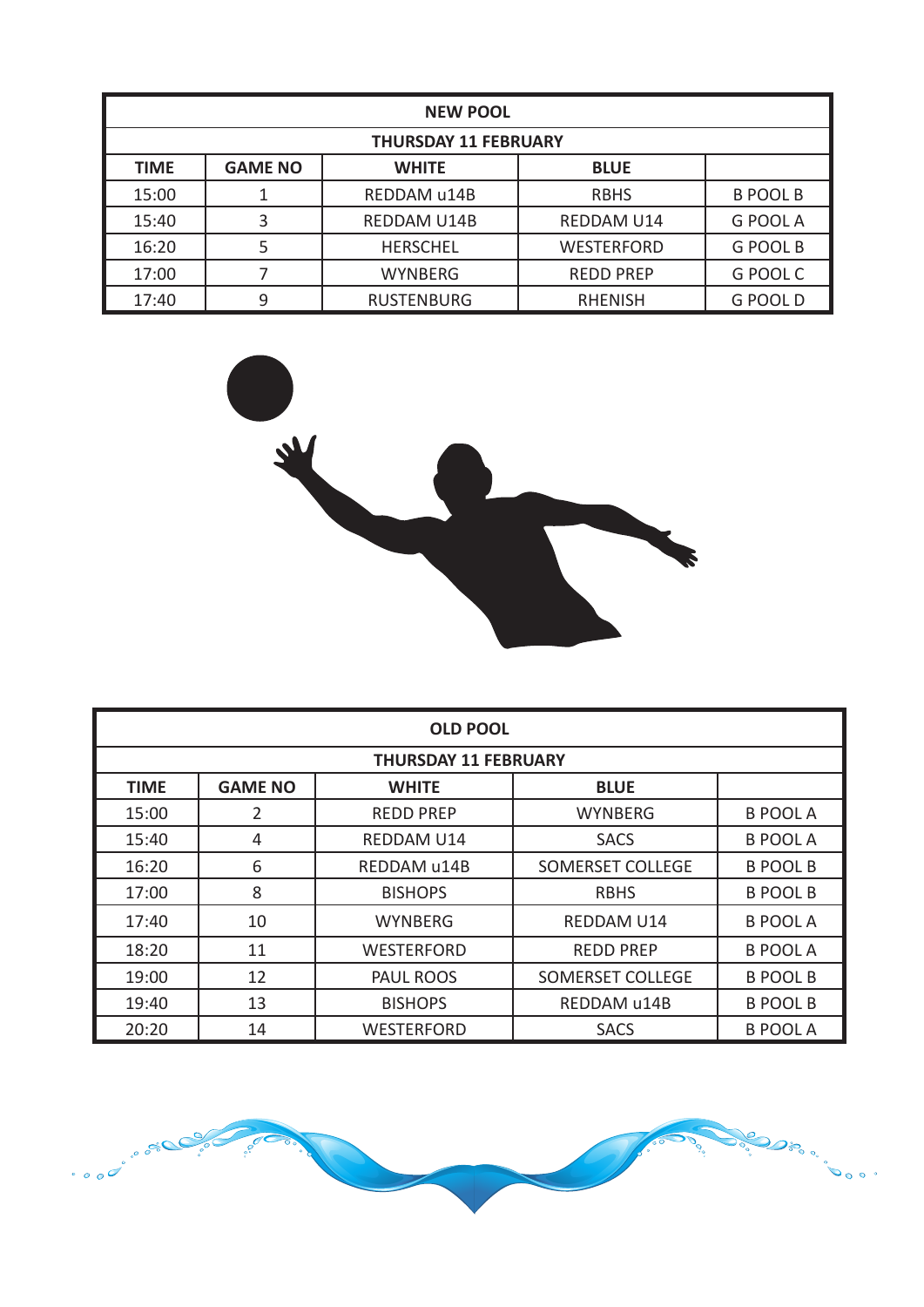| <b>NEW POOL</b>           |                |                        |                           |                 |  |  |
|---------------------------|----------------|------------------------|---------------------------|-----------------|--|--|
| <b>FRIDAY 12 FEBRUARY</b> |                |                        |                           |                 |  |  |
| <b>TIME</b>               | <b>GAME NO</b> |                        |                           |                 |  |  |
| 7:20                      | 15             | REDDAM U14             | WESTERFORD                | <b>B POOL A</b> |  |  |
| 8:00                      | 17             | <b>REDDAM U14</b>      | <b>KINGSWOOD</b>          | <b>G POOL A</b> |  |  |
| 8:40                      | 19             | <b>BLOEMHOF</b>        | <b>REDDAM U14B</b>        | <b>G POOL A</b> |  |  |
| 9:20                      | 21             | <b>REDD PREP</b>       | <b>REDDAM U14</b>         | <b>B POOL A</b> |  |  |
| 10:00                     | 23             | REDDAM BEDFORDVIEW     | <b>WESTERFORD</b>         | <b>B POOL A</b> |  |  |
| 10:40                     | 25             | <b>KINGSWOOD</b>       | REDDAM U14B               | <b>G POOL A</b> |  |  |
| 11:20                     | 27             | REDDAM U14             | <b>BLOEMHOF</b>           | <b>G POOL A</b> |  |  |
| 12:00                     | 29             | <b>PEARSON</b>         | REDDAM BEDFORDVIEW        | <b>B POOL A</b> |  |  |
| 12:40                     | 31             | <b>WESTERFORD</b>      | <b>SOMERSET COLLEGE</b>   | <b>G POOL B</b> |  |  |
| 13:20                     | 33             | <b>HERSCHEL</b>        | <b>OAKHILL COLLEGE</b>    | <b>G POOL B</b> |  |  |
| 14:00                     | 35             | <b>WYNBERG</b>         | <b>WESTERFORD</b>         | <b>B POOL A</b> |  |  |
| 14:40                     | 37             | <b>SACS</b>            | <b>PEARSON</b>            | <b>B POOL A</b> |  |  |
| 15:20                     | 39             | <b>BLOEMHOF</b>        | <b>KINGSWOOD</b>          | <b>G POOL A</b> |  |  |
| 16:00                     | 41             | <b>REDDAM U14</b>      | <b>REDDAM BEDFORDVIEW</b> | <b>B POOL A</b> |  |  |
| 16:40                     | 43             | <b>REDD PREP</b>       | <b>PEARSON</b>            | <b>B POOL A</b> |  |  |
| 17:20                     | 45             | <b>SACS</b>            | <b>WYNBERG</b>            | <b>B POOL A</b> |  |  |
| 18:00                     | 47             | <b>OAKHILL COLLEGE</b> | <b>SOMERSET COLLEGE</b>   | <b>G POOL B</b> |  |  |

|             | <b>OLD POOL</b>                               |                         |                         |                 |  |  |  |
|-------------|-----------------------------------------------|-------------------------|-------------------------|-----------------|--|--|--|
|             | <b>FRIDAY 12 FEBRUARY</b>                     |                         |                         |                 |  |  |  |
| <b>TIME</b> | <b>GAME NO</b><br><b>WHITE</b><br><b>BLUE</b> |                         |                         |                 |  |  |  |
| 7:20        | 16                                            | <b>CRAWFORD COLLEGE</b> | <b>PAUL ROOS</b>        | <b>B POOL B</b> |  |  |  |
| 8:00        | 18                                            | <b>CLIFTON</b>          | <b>BISHOPS</b>          | <b>B POOL B</b> |  |  |  |
| 8:40        | 20                                            | <b>PEARSON</b>          | <b>REDD PREP</b>        | <b>G POOL C</b> |  |  |  |
| 9:20        | 22                                            | <b>SPRINGFIELD</b>      | <b>WYNBERG</b>          | <b>G POOL C</b> |  |  |  |
| 10:00       | 24                                            | <b>ROEDEAN</b>          | <b>COLLEGIATE</b>       | <b>G POOL D</b> |  |  |  |
| 10:40       | 26                                            | <b>CLIFTON</b>          | <b>PAUL ROOS</b>        | <b>B POOL B</b> |  |  |  |
| 11:20       | 28                                            | <b>SOMERSET COLLEGE</b> | <b>CRAWFORD COLLEGE</b> | <b>B POOL B</b> |  |  |  |
| 12:00       | 30                                            | <b>WYNBERG</b>          | <b>PEARSON</b>          | <b>G POOL C</b> |  |  |  |
| 12:40       | 32                                            | <b>REDD PREP</b>        | SPRINGFIELD             | <b>G POOL C</b> |  |  |  |
| 13:20       | 34                                            | <b>RUSTENBURG</b>       | <b>ROEDEAN</b>          | <b>G POOL D</b> |  |  |  |
| 14:00       | 36                                            | <b>RHENISH</b>          | <b>COLLEGIATE</b>       | <b>G POOL D</b> |  |  |  |
| 14:40       | 38                                            | <b>CRAWFORD COLLEGE</b> | REDDAM u14B             | <b>B POOL B</b> |  |  |  |
| 15:20       | 40                                            | <b>SOMERSET COLLEGE</b> | <b>CLIFTON</b>          | <b>B POOL B</b> |  |  |  |
| 16:00       | 42                                            | <b>PAUL ROOS</b>        | <b>BISHOPS</b>          | <b>B POOL B</b> |  |  |  |
| 16:40       | 44                                            | SPRINGFIELD             | <b>PEARSON</b>          | <b>G POOL C</b> |  |  |  |
| 17:20       | 46                                            | <b>CLIFTON</b>          | <b>CRAWFORD COLLEGE</b> | <b>B POOL B</b> |  |  |  |
| 18:00       | 47                                            | <b>RBHS</b>             | PAUL ROOS               | <b>B POOL B</b> |  |  |  |
| 18:40       | 48                                            | <b>BISHOPS</b>          | <b>SOMERSET COLLEGE</b> | <b>B POOL B</b> |  |  |  |
| 19:20       | 49                                            | REDDAM BEDFORDVIEW      | <b>SACS</b>             | <b>B POOL A</b> |  |  |  |
| 20:00       | 50                                            | <b>PEARSON</b>          | <b>WYNBERG</b>          | <b>B POOL A</b> |  |  |  |
| 20:40       | 51                                            | <b>RBHS</b>             | <b>CRAWFORD COLLEGE</b> | <b>B POOL B</b> |  |  |  |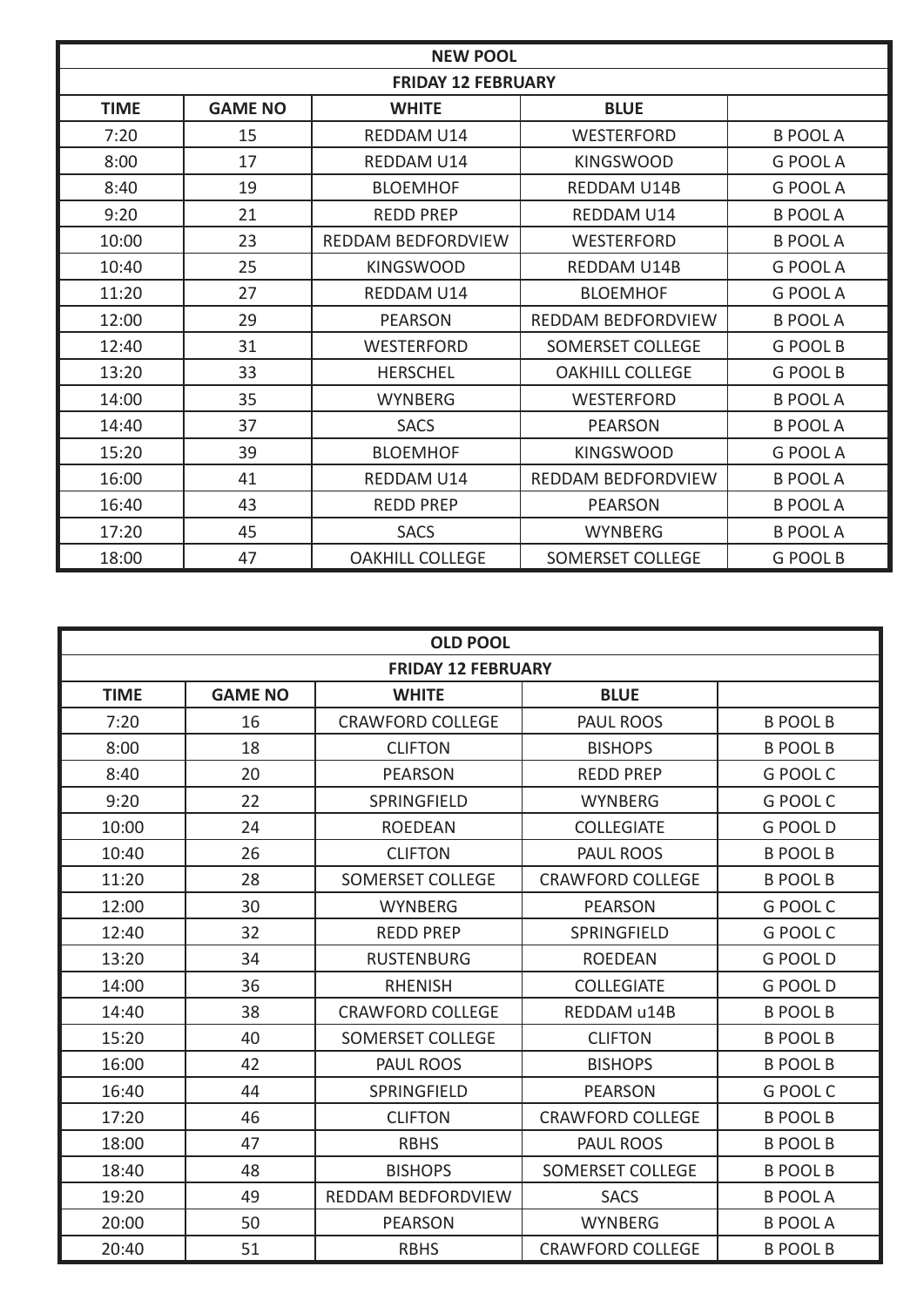| <b>NEW POOL</b>             |                                               |                    |                        |                    |  |  |  |
|-----------------------------|-----------------------------------------------|--------------------|------------------------|--------------------|--|--|--|
| <b>SATURDAY 13 FEBRUARY</b> |                                               |                    |                        |                    |  |  |  |
| <b>TIME</b>                 | <b>GAME NO</b><br><b>BLUE</b><br><b>WHITE</b> |                    |                        |                    |  |  |  |
| 8:00                        | 51                                            | <b>WESTERFORD</b>  | <b>PEARSON</b>         | <b>B POOL A</b>    |  |  |  |
| 8:40                        | 53                                            | <b>SACS</b>        | <b>REDDAM PREP</b>     | <b>B POOL A</b>    |  |  |  |
| 9:20                        | 55                                            | <b>WYNBERG</b>     | REDDAM BEDFORDVIEW     | <b>B POOL A</b>    |  |  |  |
| 10:00                       | 57                                            | <b>WESTERFORD</b>  | <b>OAKHILL COLLEGE</b> | <b>G POOL B</b>    |  |  |  |
| 10:40                       | 59                                            | SOMERSET COLLEGE   | <b>HERSCHEL</b>        | <b>G POOL B</b>    |  |  |  |
| 11:20                       | 61                                            | <b>PEARSON</b>     | REDDAM U14             | <b>B POOL A</b>    |  |  |  |
| 12:00                       | 63                                            | REDDAM BEDFORDVIEW | <b>REDD PREP</b>       | <b>B POOL A</b>    |  |  |  |
| 12:40                       | 65                                            | 1A                 | 2D                     | G CUP QF1          |  |  |  |
| 13:20                       | 67                                            | 1B                 | 2C                     | G CUP QF2          |  |  |  |
| 14:00                       | 69                                            | 5A                 | 6B                     | <b>B PLATE SF1</b> |  |  |  |
| 14:40                       | 71                                            | 1A                 | 4B                     | <b>B CUP Q1</b>    |  |  |  |
| 15:20                       | 73                                            | 2A                 | 3B                     | <b>B CUP Q2</b>    |  |  |  |
| 16:00                       | 75                                            | 3A                 | 2B                     | B CUP Q3           |  |  |  |
| 16:40                       | 77                                            | 4A                 | 1B                     | <b>B CUP Q4</b>    |  |  |  |
| 17:20                       | 79                                            | Loser Q1           | Loser Q3               | B 5th-8th          |  |  |  |
| 18:00                       | 81                                            | Loser Q2           | Loser Q4               | B 5th-8th          |  |  |  |

| <b>OLD POOL</b>             |                |                         |                   |                    |            |  |  |
|-----------------------------|----------------|-------------------------|-------------------|--------------------|------------|--|--|
| <b>SATURDAY 13 FEBRUARY</b> |                |                         |                   |                    |            |  |  |
| <b>TIME</b>                 | <b>GAME NO</b> | <b>WHITE</b>            | <b>BLUE</b>       |                    |            |  |  |
| 8:00                        | 52             | <b>SOMERSET COLLEGE</b> | <b>RBHS</b>       | <b>B POOL B</b>    |            |  |  |
| 8:40                        | 54             | REDDAM u14B             | <b>CLIFTON</b>    | <b>B POOL B</b>    |            |  |  |
| 9:20                        | 56             | <b>CRAWFORD COLLEGE</b> | <b>BISHOPS</b>    | <b>B POOL B</b>    |            |  |  |
| 10:00                       | 58             | <b>RHENISH</b>          | <b>ROEDEAN</b>    | <b>G POOL D</b>    |            |  |  |
| 10:40                       | 60             | <b>COLLEGIATE</b>       | <b>RUSTENBURG</b> | <b>G POOL D</b>    |            |  |  |
| 11:20                       | 62             | <b>RBHS</b>             | <b>CLIFTON</b>    | <b>B POOL B</b>    |            |  |  |
| 12:00                       | 64             | PAUL ROOS               | REDDAM u14B       | <b>B POOL B</b>    |            |  |  |
| 12:40                       | 66             | 1 <sup>C</sup>          | 2B                | G CUP QF3          |            |  |  |
| 13:20                       | 68             | 1D                      | 2A                | G CUP QF4          |            |  |  |
| 14:00                       | 70             | 6A                      | 5B                | <b>B PLATE SF2</b> |            |  |  |
| 14:40                       | 72             | 3C                      | 4B                | <b>G PLATE QF3</b> | 9th - 16th |  |  |
| 15:20                       | 74             | 3D                      | 4A                | <b>G PLATE QF4</b> | 9th - 16th |  |  |
| 16:00                       | 76             | 3A                      | 4D                | <b>G PLATE QF1</b> | 9th - 16th |  |  |
| 16:40                       | 78             | 3B                      | 4C                | <b>G PLATE QF2</b> | 9th - 16th |  |  |
| 17:20                       | 80             | Loser CUP Q1            | Loser CUP Q3      | G 5th-8th          |            |  |  |
| 18:00                       | 82             | Loser CUP Q2            | Loser CUP Q4      | G 5th-8th          |            |  |  |
| 18:40                       | 83             | Loser Plate Q2          | Loser Plate Q4    | G 13th-16th        |            |  |  |
| 19:20                       | 84             | Loser Plate Q1          | Loser Plate Q3    | G 13th-16th        |            |  |  |